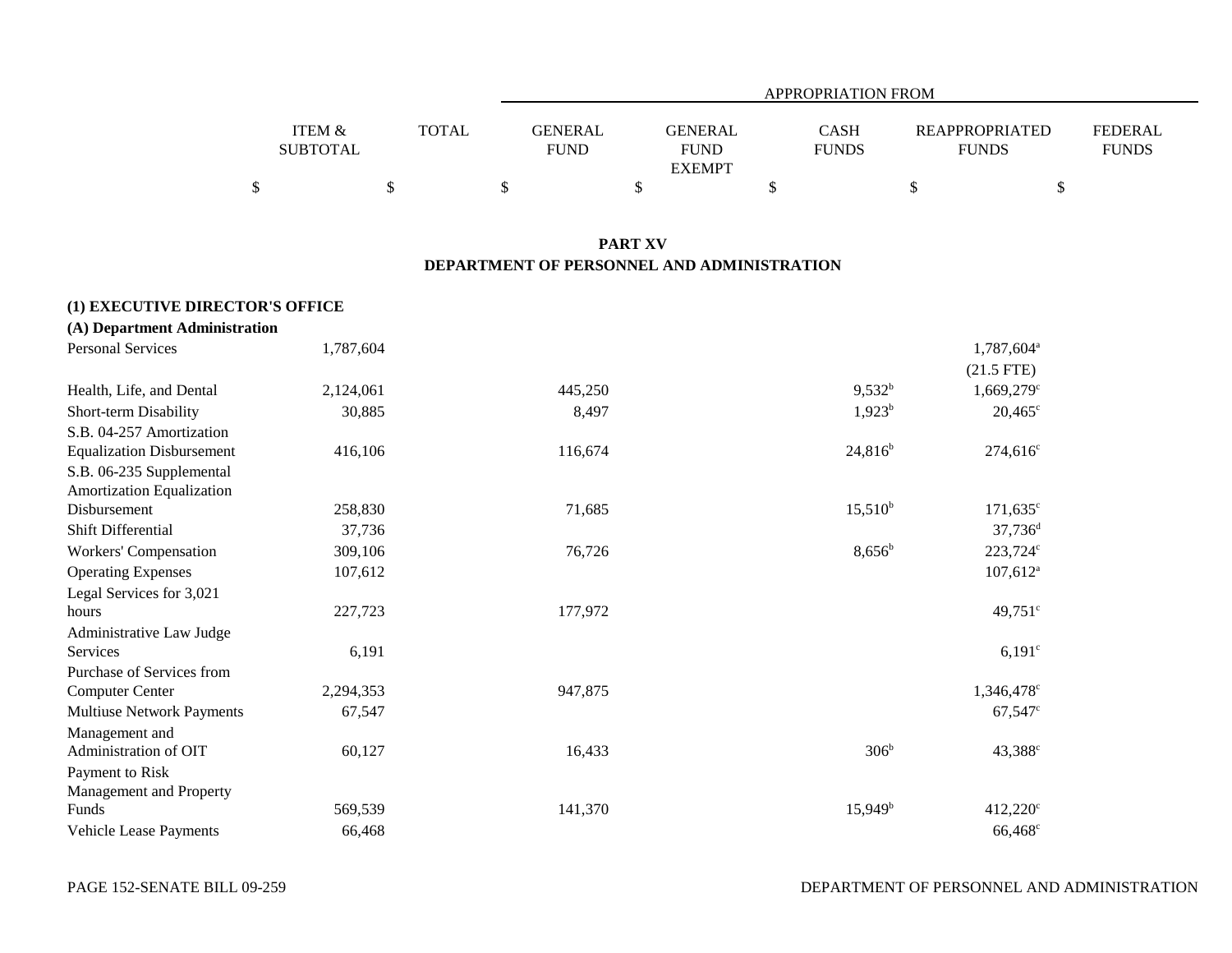|                                                           |                           |              |                               |                                                | APPROPRIATION FROM          |                                       |                                |
|-----------------------------------------------------------|---------------------------|--------------|-------------------------------|------------------------------------------------|-----------------------------|---------------------------------------|--------------------------------|
|                                                           | ITEM &<br><b>SUBTOTAL</b> | <b>TOTAL</b> | <b>GENERAL</b><br><b>FUND</b> | <b>GENERAL</b><br><b>FUND</b><br><b>EXEMPT</b> | <b>CASH</b><br><b>FUNDS</b> | <b>REAPPROPRIATED</b><br><b>FUNDS</b> | <b>FEDERAL</b><br><b>FUNDS</b> |
|                                                           | \$<br>\$                  |              | \$                            | \$                                             | \$                          | \$<br>\$                              |                                |
|                                                           | 1,270,593                 |              | 414,298                       |                                                | $17,163^b$                  | 839,132 <sup>c</sup>                  |                                |
| Leased Space                                              |                           |              |                               |                                                |                             |                                       |                                |
| Capitol Complex Leased<br>Space                           | 889,810                   |              | 582,895                       |                                                |                             | $306,915^{\circ}$                     |                                |
| <b>Communications Services</b>                            |                           |              |                               |                                                |                             |                                       |                                |
| Payments                                                  | 887                       |              | 887                           |                                                |                             |                                       |                                |
| Health Insurance Portability<br>and Accountability Act of |                           |              |                               |                                                |                             |                                       |                                |
| 1996 - Security Remediation                               | 202,769                   |              | 82,651                        |                                                |                             | $120,118^e$                           |                                |
|                                                           | $(1.0$ FTE)               |              |                               |                                                |                             |                                       |                                |
|                                                           | 10,727,947                |              |                               |                                                |                             |                                       |                                |

a These amounts shall be from indirect cost recoveries.

<sup>b</sup> Of these amounts, \$45,833 shall be from the Group Benefit Plans Reserve Fund created in Section 24-50-613 (1), C.R.S., \$28,926 shall be from the Supplier Database Cash Fund created in Section 24-102-202.5 (2) (a), C.R.S., and \$19,096 shall be from collection fees assessed to individuals.

<sup>c</sup> These amounts shall be from fees from user agencies.

<sup>d</sup> This amount shall be from the Department of Personnel Revolving Fund created in Section 24-30-1108 (1), C.R.S. For informational purposes, funds from the Department of Personnel Revolving Fund originate as user fees transferred from other state agencies.

<sup>e</sup> This amount shall be from the Computer Services Revolving Fund created in Section 24-37.5-604 (2), C.R.S. For informational purposes, funds from the Computer Services Revolving Fund originate as fees transferred from other state agencies.

### **(B) Statewide Special Purpose**

| (1) Colorado State Employees Assistance Program |            |                      |
|-------------------------------------------------|------------|----------------------|
| <b>Personal Services</b>                        | 631.347    |                      |
|                                                 | (10.0 FTE) |                      |
| <b>Operating Expenses</b>                       | 52,976     |                      |
| <b>Indirect Cost Assessment</b>                 | 112,816    |                      |
|                                                 | 797.139    | 797.139 <sup>a</sup> |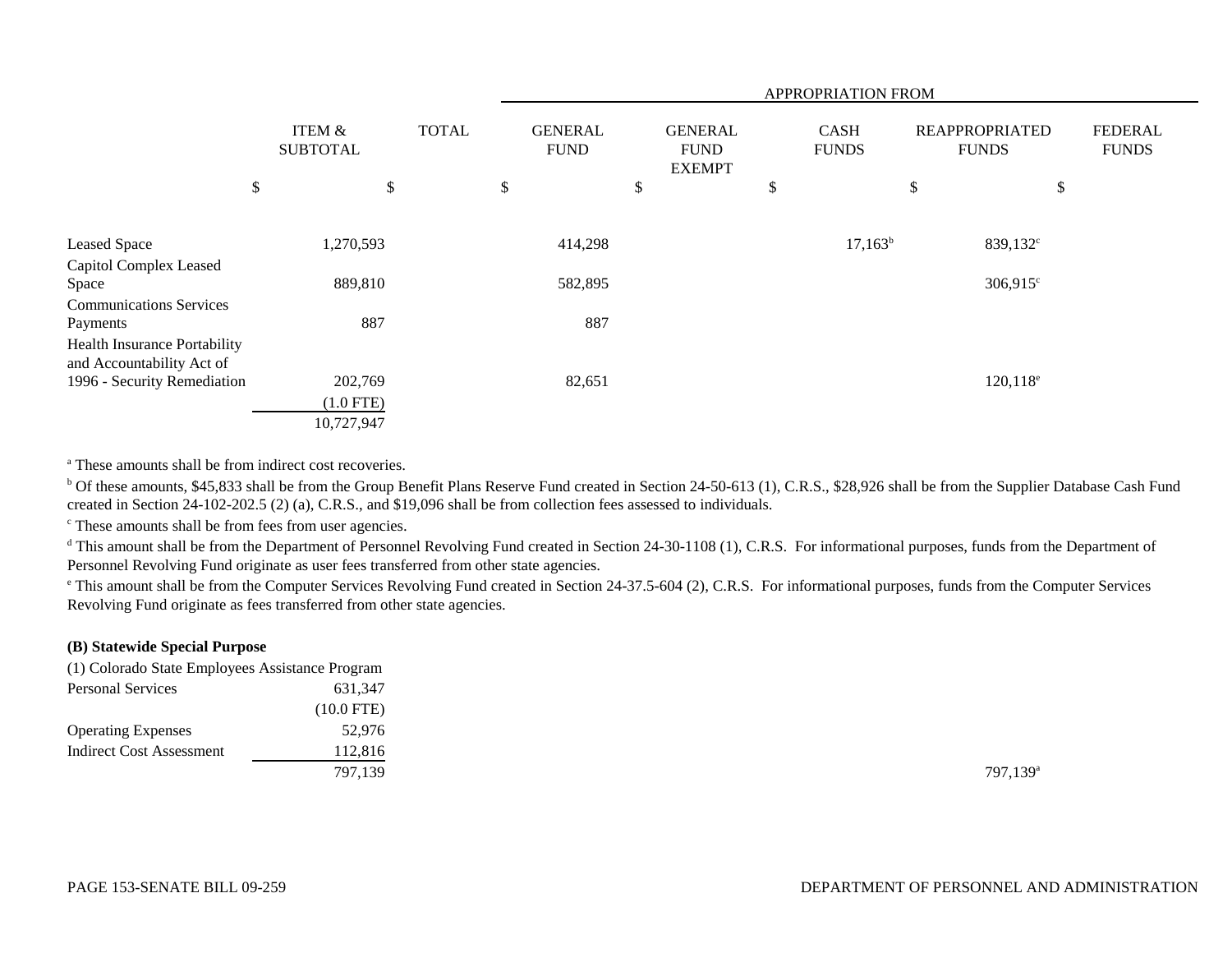|                   |              | APPROPRIATION FROM |               |              |                       |                |  |
|-------------------|--------------|--------------------|---------------|--------------|-----------------------|----------------|--|
|                   |              |                    |               |              |                       |                |  |
| <b>ITEM &amp;</b> | <b>TOTAL</b> | <b>GENERAL</b>     | GENERAL       | <b>CASH</b>  | <b>REAPPROPRIATED</b> | <b>FEDERAL</b> |  |
| <b>SUBTOTAL</b>   |              | <b>FUND</b>        | <b>FUND</b>   | <b>FUNDS</b> | <b>FUNDS</b>          | <b>FUNDS</b>   |  |
|                   |              |                    | <b>EXEMPT</b> |              |                       |                |  |
|                   |              |                    |               |              |                       |                |  |

<sup>a</sup> This amount shall be set forth by the Department in the program procedures adopted pursuant to Section 24-50-604 (1) (k) (IV), C.R.S., and may include, but need not be limited to, funds from the Group Benefit Plans Reserve Fund created in Section 24-50-613 (1), C.R.S., the Risk Management Fund created in Section 24-30-1510 (1), C.R.S., and interest derived from the investment of said funds.

| (2) Office of the State                                               |                                                                           |             |                     |                     |
|-----------------------------------------------------------------------|---------------------------------------------------------------------------|-------------|---------------------|---------------------|
| Architect                                                             | 518,728                                                                   | 518,728     |                     |                     |
|                                                                       |                                                                           | $(6.0$ FTE) |                     |                     |
| (3) Colorado State Archives                                           |                                                                           |             |                     |                     |
| <b>Personal Services</b>                                              | 538,085                                                                   | 433,373     | 93,811 <sup>a</sup> | 10,901 <sup>b</sup> |
|                                                                       | $(8.5$ FTE)                                                               |             |                     |                     |
| <b>Operating Expenses</b>                                             | 56,794                                                                    | 56,794      |                     |                     |
|                                                                       | 594,879                                                                   |             |                     |                     |
|                                                                       | <sup>a</sup> This amount shall be from user fees from non-state agencies. |             |                     |                     |
| <sup>b</sup> This amount shall be from user fees from state agencies. |                                                                           |             |                     |                     |
| (4) Other Statewide Special Purpose                                   |                                                                           |             |                     |                     |
| <b>Test Facility Lease</b>                                            | 119,842                                                                   | 119,842     |                     |                     |
| <b>Employment Security</b>                                            |                                                                           |             |                     |                     |
| <b>Contract Payment</b>                                               | 17,400                                                                    | 10,889      |                     | $6,511^{\circ}$     |
| <b>Employees Emeritus</b>                                             |                                                                           |             |                     |                     |
| Retirement                                                            | 7,290                                                                     | 7,290       |                     |                     |

<sup>a</sup> This amount shall be from fees from user agencies.

12,783,225

144,532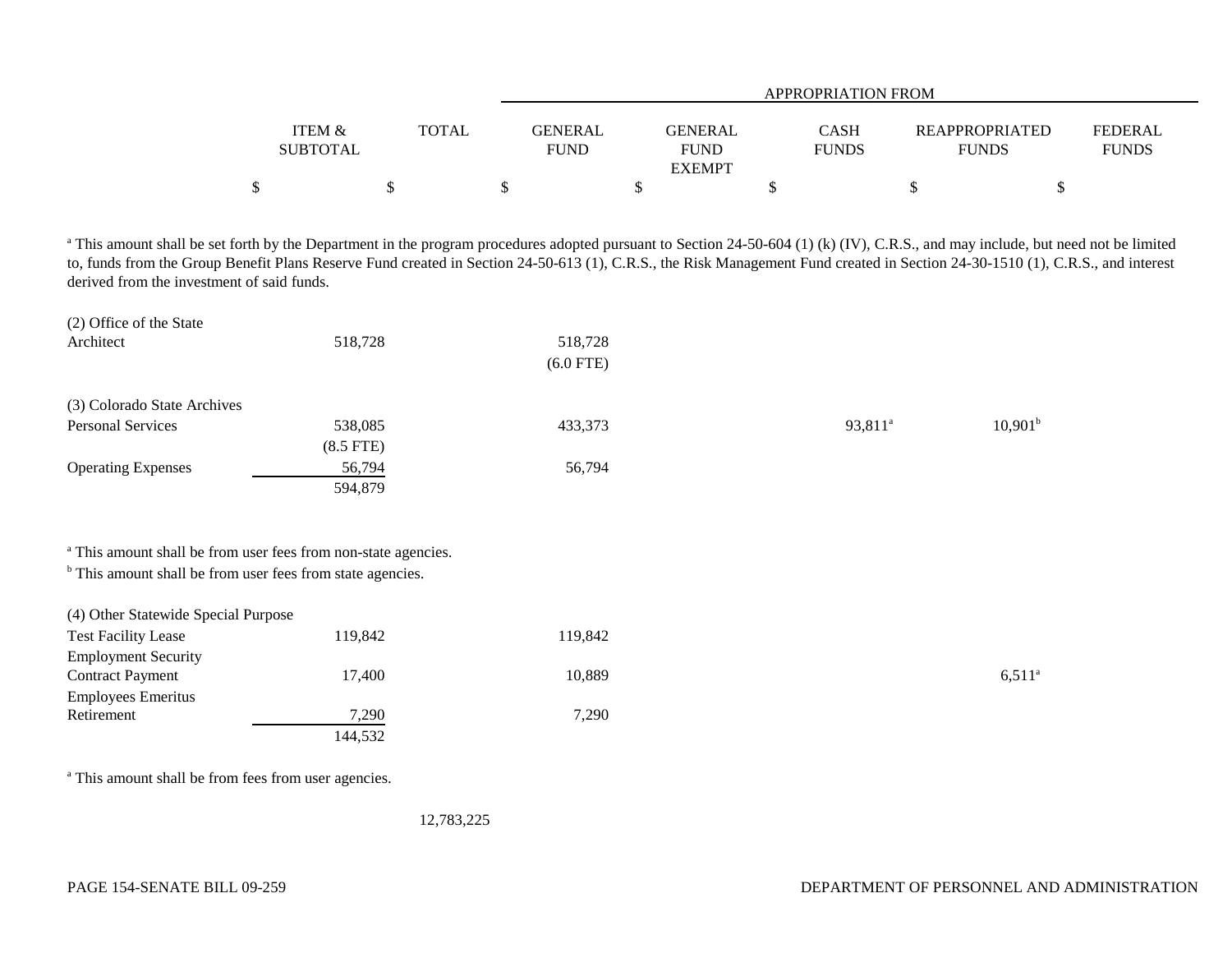|                                                                                                                                                      |                           |              | <b>APPROPRIATION FROM</b>     |                                                |                             |                                       |                                |
|------------------------------------------------------------------------------------------------------------------------------------------------------|---------------------------|--------------|-------------------------------|------------------------------------------------|-----------------------------|---------------------------------------|--------------------------------|
|                                                                                                                                                      | ITEM &<br><b>SUBTOTAL</b> | <b>TOTAL</b> | <b>GENERAL</b><br><b>FUND</b> | <b>GENERAL</b><br><b>FUND</b><br><b>EXEMPT</b> | <b>CASH</b><br><b>FUNDS</b> | <b>REAPPROPRIATED</b><br><b>FUNDS</b> | <b>FEDERAL</b><br><b>FUNDS</b> |
|                                                                                                                                                      | \$                        | \$           | \$                            | \$                                             | \$                          | \$                                    | Φ                              |
| (2) DIVISION OF HUMAN RESOURCES<br>(A) Human Resource Services<br>(1) State Agency Services<br><b>Personal Services</b><br><b>Operating Expenses</b> | 2,000,042<br>$(26.2$ FTE) | 88,873       |                               |                                                |                             |                                       |                                |
|                                                                                                                                                      | 2,088,915                 |              |                               |                                                |                             | 2,088,915 <sup>a</sup>                |                                |

<sup>a</sup> Of this amount, \$731,797 shall be from indirect cost recoveries, \$951,932 shall be from statewide indirect cost recoveries from the Department of Transportation, and \$405,186 shall be from statewide indirect cost recoveries from the Department of Labor and Employment.

| (2) Training Services | 268.694 | $146.572^{\circ}$ | 122120<br>144.144 |
|-----------------------|---------|-------------------|-------------------|
|-----------------------|---------|-------------------|-------------------|

<sup>a</sup> This amount shall be from the sale of job reference manuals to and training revenue from non-state agencies.

<sup>b</sup> This amount shall be from training revenue from state agencies.

| (B) Employee Benefits Services    |              |                          |                       |
|-----------------------------------|--------------|--------------------------|-----------------------|
| <b>Personal Services</b>          | 992.401      | 948.899 <sup>a</sup>     | $43,502^{\rm a}$      |
|                                   | $(12.5$ FTE) |                          |                       |
| <b>Operating Expenses</b>         | 117,329      | $116,475^{\circ}$        | $854^{\circ}$         |
| <b>Utilization Review</b>         | 40,000       | 40,000 <sup>b</sup>      |                       |
| Deferred Compensation             |              |                          |                       |
| Plans                             | 84.500       |                          | $84,500^{\circ}$      |
| Deferred Compensation             |              |                          |                       |
| Administration (TPA)              | 682,000      |                          | 682,000 <sup>c</sup>  |
| <b>Defined Contribution Plans</b> | 11,226       |                          | $11,226$ <sup>d</sup> |
| H.B. 07-1335 Supplemental         |              |                          |                       |
| <b>State Contribution Fund</b>    | 1,599,114    | $1,599,114$ <sup>e</sup> |                       |
| <b>Indirect Cost Assessment</b>   | 314,180      |                          | $314.180^a$           |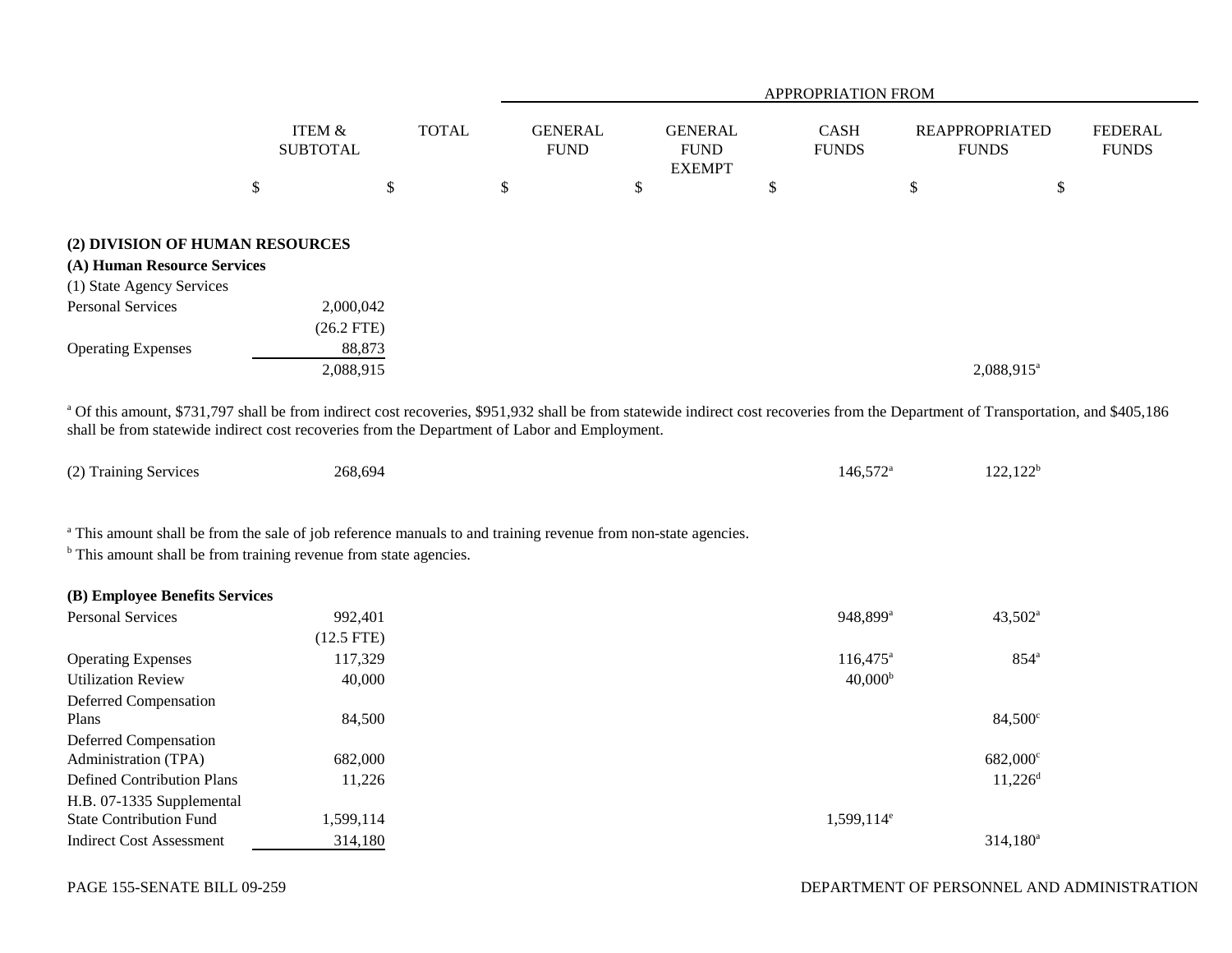|                           |              |                        |                                         | APPROPRIATION FROM          |                                       |                                |
|---------------------------|--------------|------------------------|-----------------------------------------|-----------------------------|---------------------------------------|--------------------------------|
| ITEM &<br><b>SUBTOTAL</b> | <b>TOTAL</b> | GENERAL<br><b>FUND</b> | GENERAL<br><b>FUND</b><br><b>EXEMPT</b> | <b>CASH</b><br><b>FUNDS</b> | <b>REAPPROPRIATED</b><br><b>FUNDS</b> | <b>FEDERAL</b><br><b>FUNDS</b> |
| \$                        |              |                        |                                         |                             |                                       |                                |

3,840,750

<sup>a</sup> Of these amounts, \$1,160,487 shall be from the Group Benefit Plans Reserve Fund created in Section 24-50-613 (1), C.R.S., \$196,500 shall be from the Deferred Compensation Administration Fund created in Section 24-52-102 (5) (a), C.R.S., and \$66,923 shall be from the Defined Contribution Plan Administration Fund created in Section 24-52-203 (9) (b), C.R.S.

<sup>b</sup> This amount shall be from the Group Benefit Plans Reserve Fund created in Section 24-50-613 (1), C.R.S.

 $\degree$  These amounts shall be from the Deferred Compensation Administration Fund created in Section 24-52-102 (5) (a), C.R.S.

 $\textsuperscript{d}$  This amount shall be from the Defined Contribution Plan Administration Fund created in Section 24-52-203 (9) (b), C.R.S.

<sup>e</sup> This amount shall be from the Supplemental State Contribution Fund created in Section 24-50-609 (5), C.R.S. For informational purposes, moneys in the Supplemental State Contribution Fund are continuously appropriated and are included for informational purposes only.

#### **(C) Risk Management Services**

| <b>Personal Services</b>        | 659,211    | $659,211$ <sup>a</sup>    |
|---------------------------------|------------|---------------------------|
|                                 |            | $(9.0$ FTE)               |
| <b>Operating Expenses</b>       | 57,311     | $57,311^{\circ}$          |
| Legal Services for 31,860       |            |                           |
| hours                           | 2,401,607  | $2,401,607$ <sup>t</sup>  |
| <b>Liability Premiums</b>       | 10,087,116 | $10,087,116^{\text{b}}$   |
| <b>Property Premiums</b>        | 11,038,314 | $11,038,314$ <sup>c</sup> |
| Workers' Compensation           |            |                           |
| Premiums                        | 44,409,630 | $44,409,630$ <sup>d</sup> |
| <b>Indirect Cost Assessment</b> | 210,797    | 210,797 <sup>a</sup>      |
|                                 | 68,863,986 |                           |

<sup>a</sup> These amounts shall be from the Risk Management Fund pursuant to Section 24-30-1510 (3), C.R.S., the Self-Insured Property Fund pursuant to Section 24-30-1510.5 (3), C.R.S., and the State Employee Workers' Compensation Account pursuant to Section 24-30-1510.7 (2), C.R.S.

<sup>b</sup> These amounts shall be from appropriations to other state agencies for the Risk Management Fund created in Section 24-30-1510 (1), C.R.S. For informational purposes, moneys in this fund are continuously appropriated for purposes other than the direct and indirect administrative costs of operating the risk management system.

<sup>c</sup> This amount shall be from appropriations to other state agencies for the Self-Insured Property Fund created pursuant to Section 24-30-1510.5 (1), C.R.S. For informational purposes, moneys in this fund are continuously appropriated for purposes other than the direct and indirect administrative costs of operating the risk management system.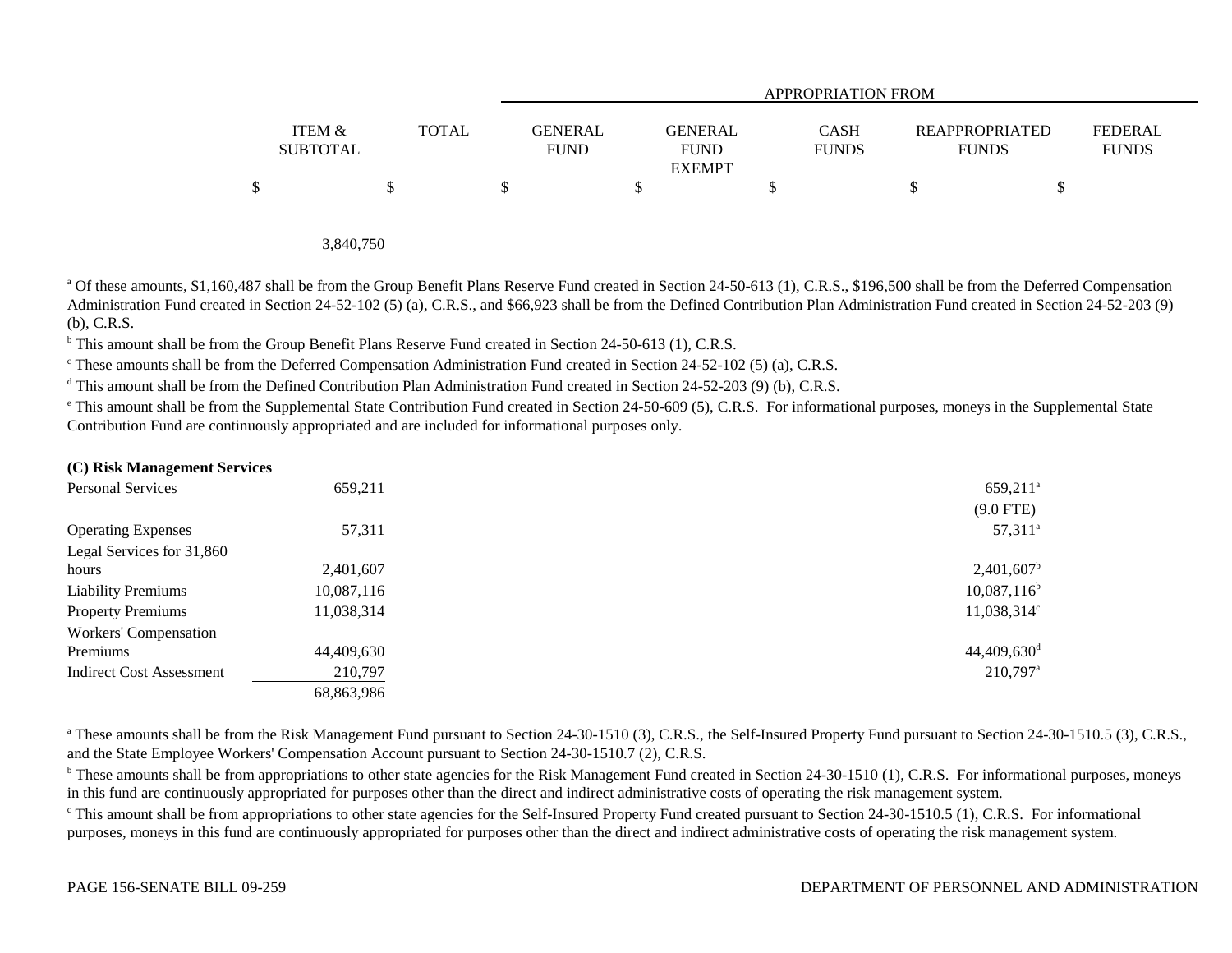|                 |              |                | APPROPRIATION FROM |              |                       |              |  |  |
|-----------------|--------------|----------------|--------------------|--------------|-----------------------|--------------|--|--|
|                 |              |                |                    |              |                       |              |  |  |
| ITEM &          | <b>TOTAL</b> | <b>GENERAL</b> | GENERAL            | <b>CASH</b>  | <b>REAPPROPRIATED</b> | FEDERAL      |  |  |
| <b>SUBTOTAL</b> |              | <b>FUND</b>    | FUND               | <b>FUNDS</b> | <b>FUNDS</b>          | <b>FUNDS</b> |  |  |
|                 |              |                | <b>EXEMPT</b>      |              |                       |              |  |  |
|                 |              |                |                    |              |                       |              |  |  |

<sup>d</sup> This amount shall be from appropriations to other state agencies for the State Employee Workers' Compensation Account created in Section 24-30-1510.7 (1), C.R.S.

75,062,345

#### **(3) CONSTITUTIONALLY INDEPENDENT ENTITIES**

| (A) Personnel Board          |             |         |                 |
|------------------------------|-------------|---------|-----------------|
| <b>Personal Services</b>     | 485.891     | 484.695 | $1,196^{\rm a}$ |
|                              | $(4.8$ FTE) |         |                 |
| <b>Operating Expenses</b>    | 24.297      | 24.297  |                 |
| Legal Services for 330 hours | 24,875      | 24,875  |                 |
|                              | 535,063     |         |                 |

<sup>a</sup> This amount shall be from receipts collected for copies of information and case documentation.

| (B) Independent Ethics Commission |         |             |
|-----------------------------------|---------|-------------|
| <b>Personal Services</b>          | 144.285 | 144,285     |
|                                   |         | $(2.0$ FTE) |
| <b>Operating Expenses</b>         | 16,639  | 16,639      |
| Legal Services for 900 hours      | 67,842  | 67,842      |
|                                   | 228,766 |             |

763,829

| (4) CENTRAL SERVICES      |              |  |  |  |  |
|---------------------------|--------------|--|--|--|--|
| (A) Administration        |              |  |  |  |  |
| Personal Services         | 751,883      |  |  |  |  |
|                           | $(10.0$ FTE) |  |  |  |  |
| <b>Operating Expenses</b> | 77.427       |  |  |  |  |
| Indirect Cost Assessment  | 100,300      |  |  |  |  |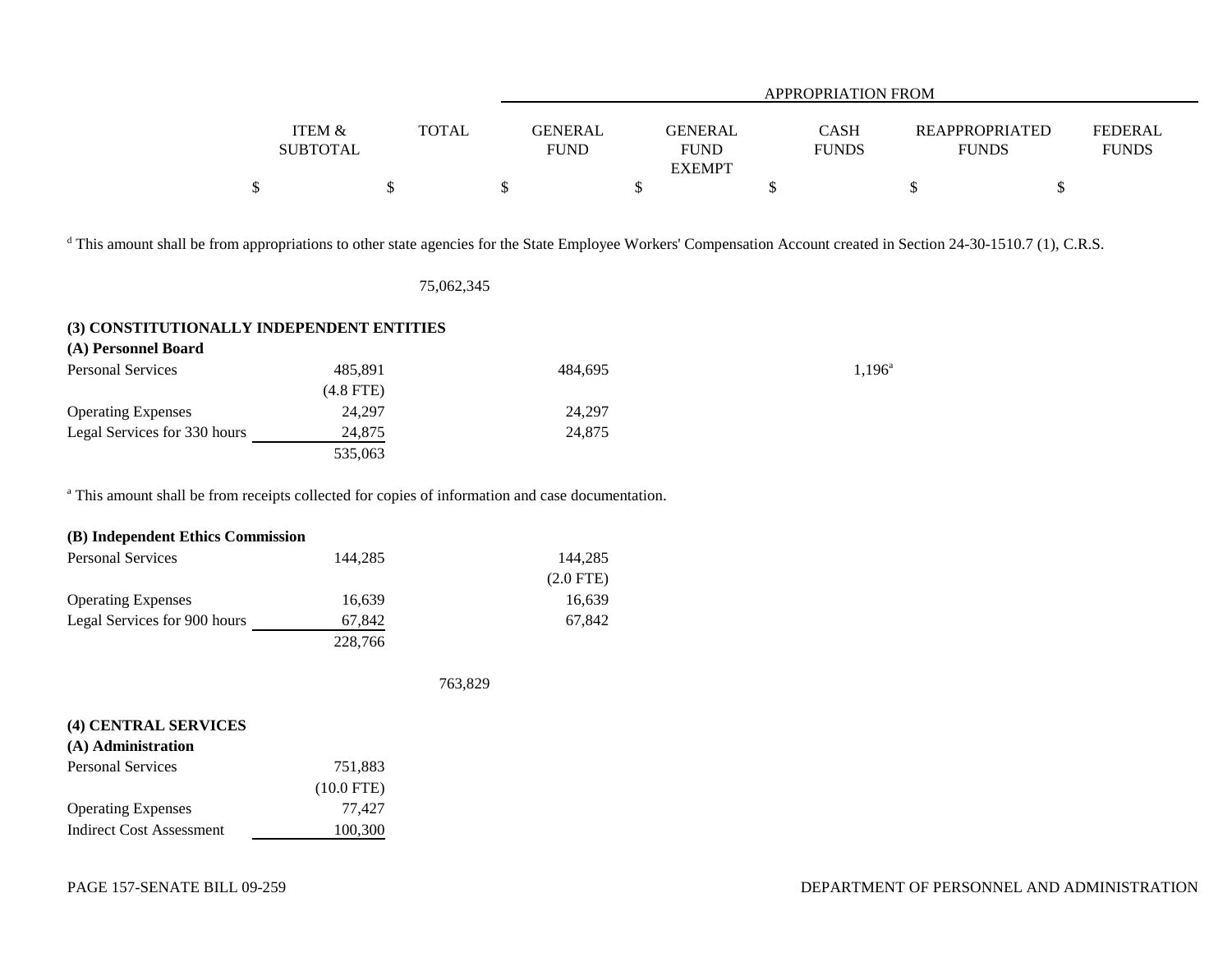|                           |              |                               |                                                | <b>APPROPRIATION FROM</b>   |                                       |                                |
|---------------------------|--------------|-------------------------------|------------------------------------------------|-----------------------------|---------------------------------------|--------------------------------|
| ITEM &<br><b>SUBTOTAL</b> | <b>TOTAL</b> | <b>GENERAL</b><br><b>FUND</b> | <b>GENERAL</b><br><b>FUND</b><br><b>EXEMPT</b> | <b>CASH</b><br><b>FUNDS</b> | <b>REAPPROPRIATED</b><br><b>FUNDS</b> | <b>FEDERAL</b><br><b>FUNDS</b> |
| \$                        |              | Ф                             |                                                | \$                          | J                                     |                                |
| 929,610                   |              |                               |                                                |                             | $929,610^{\circ}$                     |                                |

<sup>a</sup> This amount shall be from fees from user agencies deposited in the Department of Personnel Revolving Fund created in Section 24-30-1108 (1), C.R.S., and the Motor Fleet Management Fund created in Section 24-30-1115 (1), C.R.S.

| (B) Integrated Document Factory |              |  |                     |
|---------------------------------|--------------|--|---------------------|
| (1) Reprographics Services      |              |  |                     |
| <b>Personal Services</b>        | 1,283,514    |  |                     |
|                                 | $(20.6$ FTE) |  |                     |
| <b>Operating Expenses</b>       | 3,692,794    |  |                     |
| Indirect Cost Assessment        | 147,901      |  |                     |
|                                 | 5,124,209    |  | $5,124,209^{\rm a}$ |
|                                 |              |  |                     |

<sup>a</sup> This amount shall be from fees from user agencies deposited in the Department of Personnel Revolving Fund created in Section 24-30-1108 (1), C.R.S.

| (2) Document Solutions Group |              |                  |                          |
|------------------------------|--------------|------------------|--------------------------|
| <b>Personal Services</b>     | 3,358,983    |                  |                          |
|                              | $(50.2$ FTE) |                  |                          |
| <b>Operating Expenses</b>    | 948,741      |                  |                          |
| Utilities                    | 69,000       |                  |                          |
| Indirect Cost Assessment     | 173,089      |                  |                          |
|                              | 4,549,813    | $43,336^{\circ}$ | $4,506,477$ <sup>b</sup> |

<sup>a</sup> This amount shall be from user fees from non-state agencies.

<sup>b</sup> This amount shall be from fees from user agencies deposited in the Department of Personnel Revolving Fund created in Section 24-30-1108 (1), C.R.S.

| (3) Mail Services         |              |  |
|---------------------------|--------------|--|
| <b>Personal Services</b>  | 2.338.094    |  |
|                           | $(42.8$ FTE) |  |
| <b>Operating Expenses</b> | 11.213.611   |  |

PAGE 158-SENATE BILL 09-259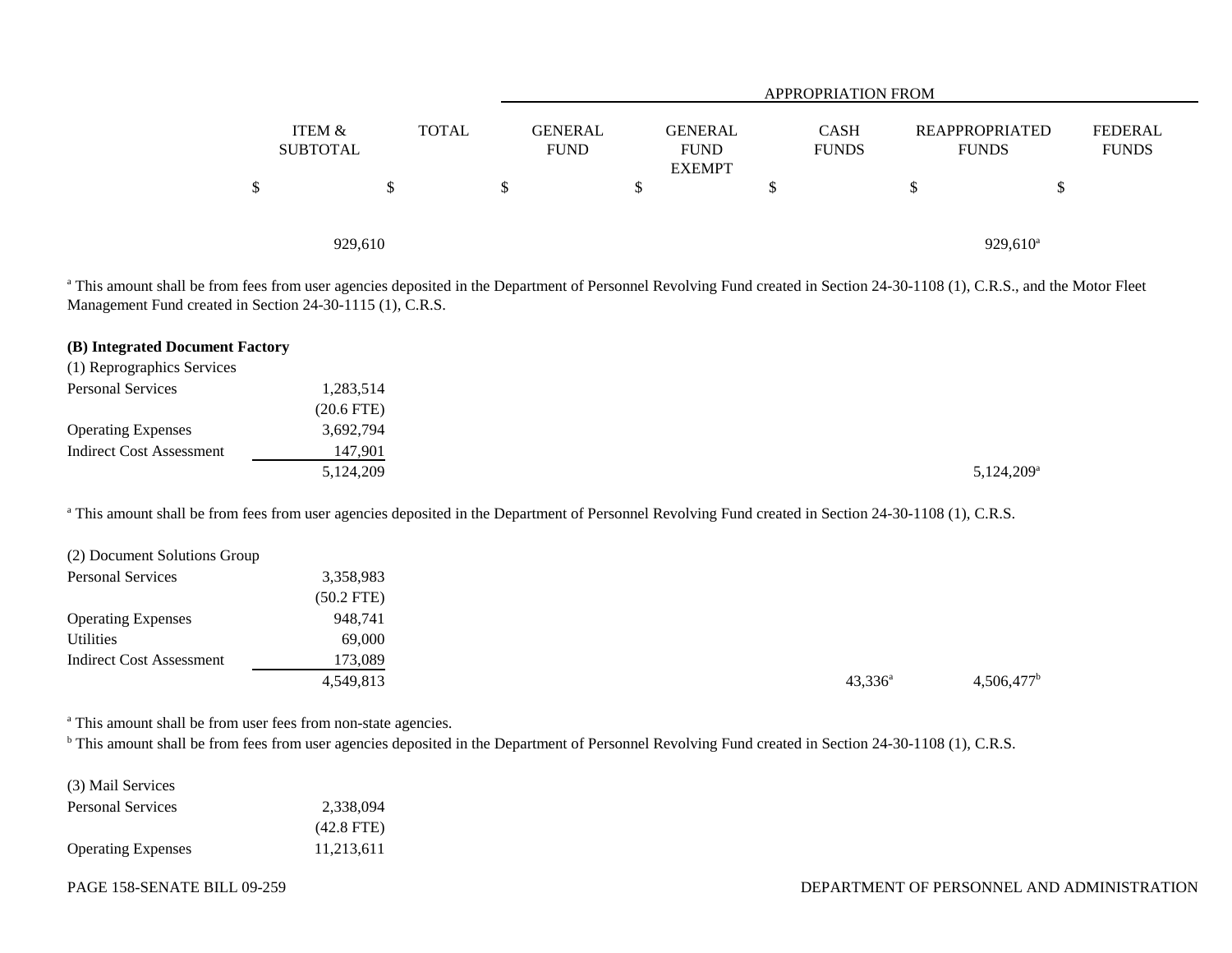|                                 |                           |  |              | <b>APPROPRIATION FROM</b>     |    |                                                |  |                             |  |                                |                                |
|---------------------------------|---------------------------|--|--------------|-------------------------------|----|------------------------------------------------|--|-----------------------------|--|--------------------------------|--------------------------------|
|                                 | ITEM &<br><b>SUBTOTAL</b> |  | <b>TOTAL</b> | <b>GENERAL</b><br><b>FUND</b> |    | <b>GENERAL</b><br><b>FUND</b><br><b>EXEMPT</b> |  | <b>CASH</b><br><b>FUNDS</b> |  | REAPPROPRIATED<br><b>FUNDS</b> | <b>FEDERAL</b><br><b>FUNDS</b> |
|                                 |                           |  |              | \$                            | J, |                                                |  |                             |  | J                              |                                |
| <b>Indirect Cost Assessment</b> | 165,998<br>13,717,703     |  |              |                               |    |                                                |  |                             |  | 13,717,703 <sup>a</sup>        |                                |

<sup>a</sup> This amount shall be from fees from user agencies deposited in the Department of Personnel Revolving Fund created in Section 24-30-1108 (1), C.R.S.

#### **(C) Fleet Management Program and Motor Pool Services**

| <b>Personal Services</b>        | 866,030                 |  |                |
|---------------------------------|-------------------------|--|----------------|
|                                 | $(14.0$ FTE)            |  |                |
| <b>Operating Expenses</b>       | 24, 127, 500            |  |                |
| Vehicle Replacement Lease,      |                         |  |                |
| Purchase or Lease/Purchase      | 13,984,778 <sup>a</sup> |  |                |
| <b>Indirect Cost Assessment</b> | 453,493                 |  |                |
|                                 | 39,431,801              |  | $39,431,801^b$ |
|                                 |                         |  |                |

<sup>a</sup> Pursuant to Section 24-82-801 (2), C.R.S., the Department of Personnel and Administration is authorized to enter into a lease-purchase agreement for the approved FY 2009-10 vehicle replacements and additions. The lease-purchase agreement shall be for a period of up to ten years and shall not exceed an amount over \$18,500,225. <sup>b</sup> This amount shall be from fees from user agencies deposited in the Motor Fleet Management Fund pursuant to Section 24-30-1115, C.R.S.

#### **(D) Facilities Maintenance**

| (1) Capitol Complex Facilities |              |  |
|--------------------------------|--------------|--|
| Personal Services              | 2,695,992    |  |
|                                | $(53.2$ FTE) |  |
| <b>Operating Expenses</b>      | 1,951,376    |  |
| Capitol Complex Repairs        | 56,520       |  |
| Capitol Complex Security       | 323,000      |  |
| S.B. 07-86 Fallen Heroes       |              |  |
| <b>Memorials Construction</b>  |              |  |
| <b>Fund</b>                    | 24,069       |  |
|                                | $(0.3$ FTE)  |  |
| <i><u><b>Utilities</b></u></i> | 3,732,802    |  |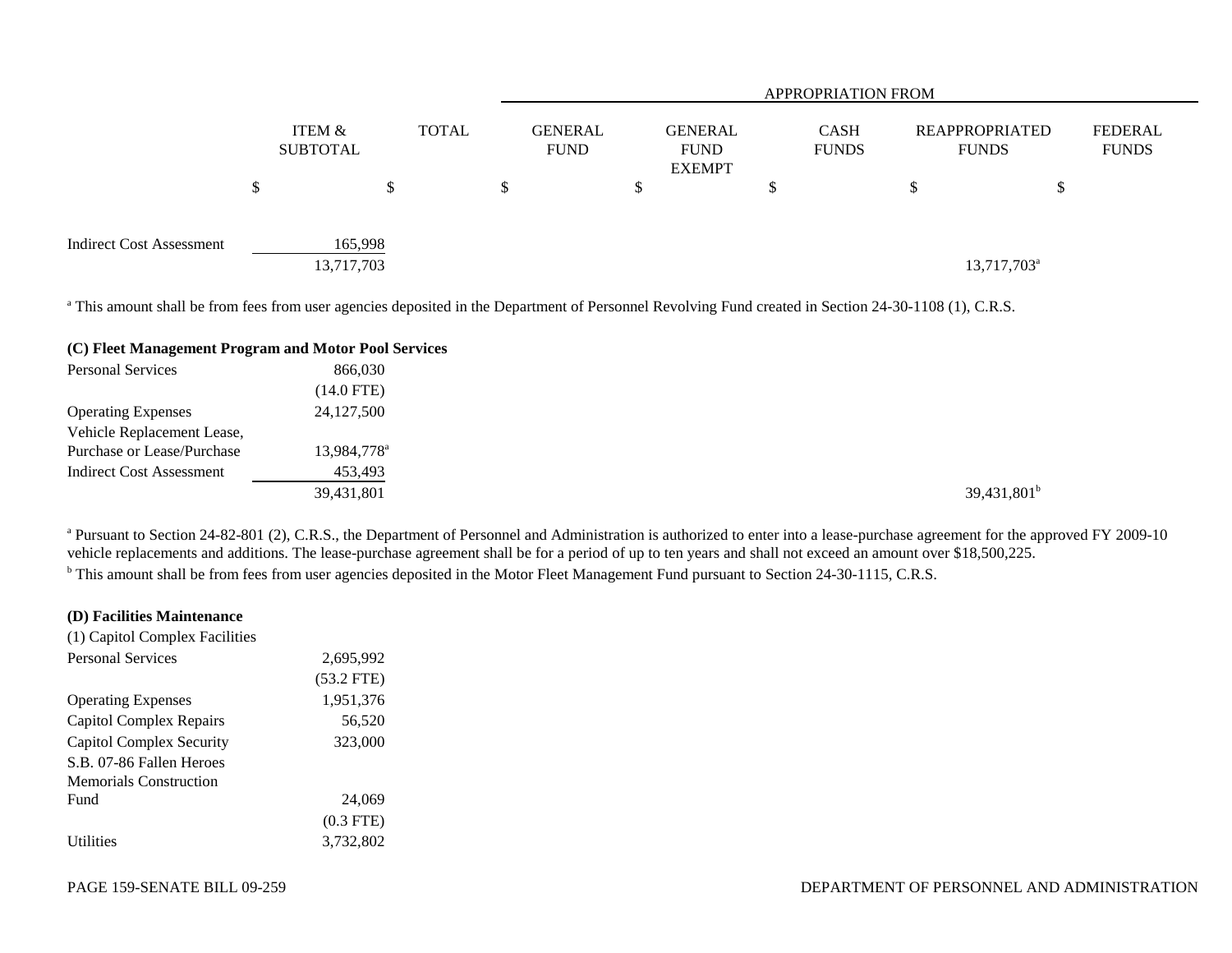|                                                                                                                                    |                                      | <b>APPROPRIATION FROM</b> |                               |                                                |                             |                                                                                                                                                                              |                                |
|------------------------------------------------------------------------------------------------------------------------------------|--------------------------------------|---------------------------|-------------------------------|------------------------------------------------|-----------------------------|------------------------------------------------------------------------------------------------------------------------------------------------------------------------------|--------------------------------|
|                                                                                                                                    | <b>ITEM &amp;</b><br><b>SUBTOTAL</b> | <b>TOTAL</b>              | <b>GENERAL</b><br><b>FUND</b> | <b>GENERAL</b><br><b>FUND</b><br><b>EXEMPT</b> | <b>CASH</b><br><b>FUNDS</b> | <b>REAPPROPRIATED</b><br><b>FUNDS</b>                                                                                                                                        | <b>FEDERAL</b><br><b>FUNDS</b> |
|                                                                                                                                    | \$                                   | \$.                       | \$                            | \$                                             | \$                          | \$<br>\$                                                                                                                                                                     |                                |
| <b>Indirect Cost Assessment</b>                                                                                                    | 435,060<br>9,218,819                 |                           |                               |                                                | $24,069^{\rm a}$            | $9,194,750^{\rm b}$                                                                                                                                                          |                                |
| <sup>a</sup> This amount shall be from the Fallen Heroes Memorials Construction Fund created in Section 24-80-1402 (3) (a), C.R.S. |                                      |                           |                               |                                                |                             |                                                                                                                                                                              |                                |
|                                                                                                                                    |                                      |                           |                               |                                                |                             | <sup>b</sup> This amount shall be from user fees from other state agencies deposited in the Department of Personnel Revolving Fund created in Section 24-30-1108 (1), C.R.S. |                                |
| (2) Grand Junction State Services Building<br>Personal Services                                                                    | 48,459                               |                           |                               |                                                |                             |                                                                                                                                                                              |                                |
|                                                                                                                                    | $(1.0$ FTE)                          |                           |                               |                                                |                             |                                                                                                                                                                              |                                |
| <b>Operating Expenses</b>                                                                                                          | 76,873                               |                           |                               |                                                |                             |                                                                                                                                                                              |                                |

 $212,886$ <sup>a</sup> 212,886<sup>a</sup>

<sup>a</sup> This amount shall be from fees from user agencies deposited in the Department of Personnel Revolving Fund created in Section 24-30-1108 (1), C.R.S.

| (3) Camp George West      |             |                      |
|---------------------------|-------------|----------------------|
| <b>Personal Services</b>  | 79,641      |                      |
|                           | $(1.0$ FTE) |                      |
| <b>Operating Expenses</b> | 166,289     |                      |
| Utilities                 | 434,350     |                      |
|                           | 680,280     | 680,280 <sup>a</sup> |
|                           |             |                      |

<sup>a</sup> This amount shall be from fees from user agencies deposited in the Department of Personnel Revolving Fund created in Section 24-30-1108 (1), C.R.S.

73,865,121

# **(5) DIVISION OF ACCOUNTS AND CONTROL - CONTROLLER (A) Office of the State Controller**

| Personal Services | .405.853 | .182.128 | $0.043.722^{\text{a}}$<br>. <i>. .</i> | 180.003 <sup>b</sup> |
|-------------------|----------|----------|----------------------------------------|----------------------|
|                   |          |          |                                        |                      |

Utilities 27,554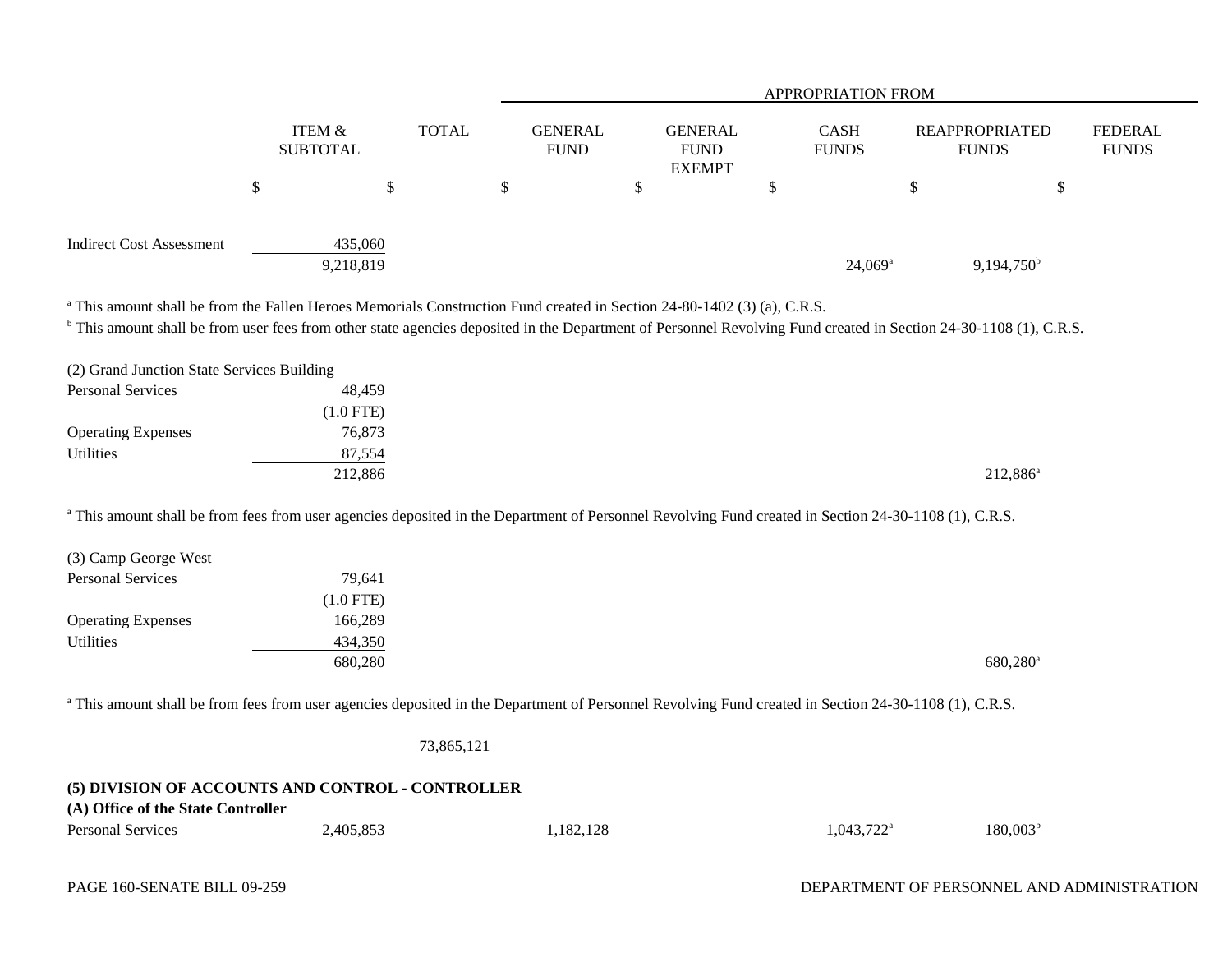|                           |                           |                         |              |                               | <b>APPROPRIATION FROM</b> |                                                |  |                             |  |                                       |    |                                |
|---------------------------|---------------------------|-------------------------|--------------|-------------------------------|---------------------------|------------------------------------------------|--|-----------------------------|--|---------------------------------------|----|--------------------------------|
|                           |                           | ITEM &<br>SUBTOTAL      | <b>TOTAL</b> | <b>GENERAL</b><br><b>FUND</b> |                           | <b>GENERAL</b><br><b>FUND</b><br><b>EXEMPT</b> |  | <b>CASH</b><br><b>FUNDS</b> |  | <b>REAPPROPRIATED</b><br><b>FUNDS</b> |    | <b>FEDERAL</b><br><b>FUNDS</b> |
|                           | $\boldsymbol{\mathsf{S}}$ | \$                      |              | $\boldsymbol{\mathsf{S}}$     |                           | \$                                             |  |                             |  | Φ                                     | \$ |                                |
| <b>Operating Expenses</b> |                           | $(27.5$ FTE)<br>116,514 |              |                               | 116,514                   |                                                |  |                             |  |                                       |    |                                |
|                           |                           | 2,522,367               |              |                               |                           |                                                |  |                             |  |                                       |    |                                |

a This amount shall be from rebates received from the Procurement Card Program.

<sup>b</sup> Of this amount, \$90,196 shall be from statewide indirect cost recoveries from the Department of Labor and Employment and \$89,807 shall be from statewide indirect cost recoveries from the Department of State.

| (B) State Purchasing Office |         |                  |
|-----------------------------|---------|------------------|
| Personal Services           | 856.836 | 856,836          |
|                             |         | $(9.0$ FTE)      |
| <b>Operating Expenses</b>   | 27,000  | $27,000^{\circ}$ |
|                             | 883,836 |                  |

a These amounts shall be from rebates received from the Procurement Card Program.

# **(C) Supplier Database**

| <b>Personal Services</b>  | 196,133 | $196, 133^{\circ}$ |
|---------------------------|---------|--------------------|
|                           |         | $(2.0$ FTE)        |
| <b>Operating Expenses</b> | 43.382  | $43,382^{\circ}$   |
|                           | 239,515 |                    |

<sup>a</sup> These amounts shall be from the Supplier Database Cash Fund created in Section 24-102-202.5 (2) (a), C.R.S.

## **(D) Collections Services**

| <b>Personal Services</b>   | 921,902      |
|----------------------------|--------------|
|                            | $(20.0$ FTE) |
| <b>Operating Expenses</b>  | 349.085      |
| Collection of Debts Due to |              |
| the State                  | 20,702       |